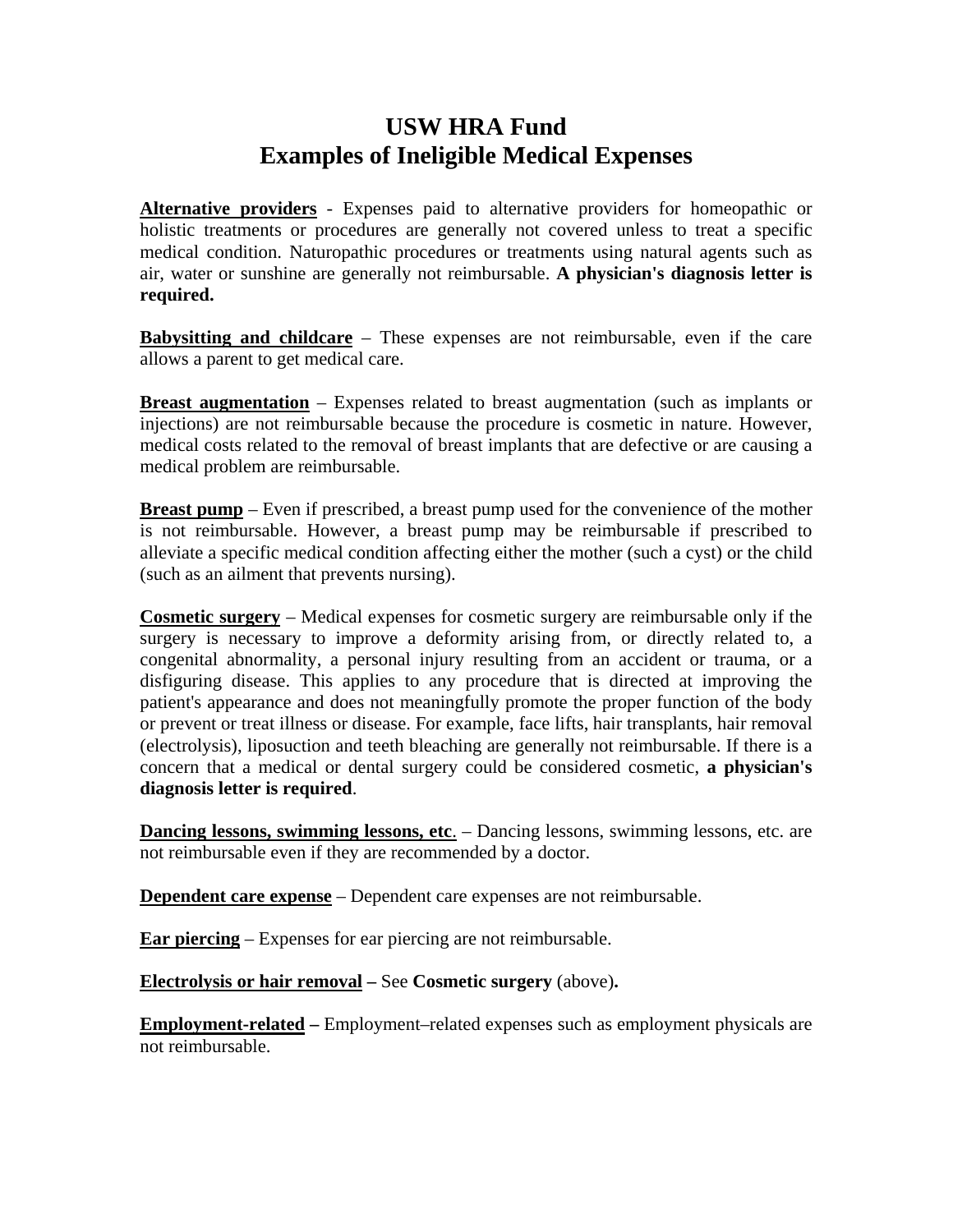**Exercise programs** – Unless prescribed by a physician to treat a specific medical condition, exercise programs are related to general health and are not reimbursable.

**Face lifts** – See **Cosmetic surgery** (above)**.**

**Funeral expenses** – Funeral expenses are not reimbursable.

**Hair transplant** – See **Cosmetic surgery** (above)**.** 

**Health club dues –** Health club dues, YMCA dues, or amounts paid for steam baths for general health or to relieve physical or mental discomfort not related to a particular medical condition are not reimbursable.

**Hot tubs & swimming pools** – Hot tubs and swimming pools are not reimbursable.

**Insurance for loss of income** – Insurance premiums related to policies that cover loss of income (for example, Aflac) are not reimbursable.

**Insurance premiums (paid pretax)** – Insurance premiums paid with pre-taxable income are not reimbursable, even if a participant has access to a plan that allows payment of premiums with pre-taxable income and elects not to participate.

**Laetrile** – Laetrile, even if prescribed by a doctor, is not reimbursable.

**Legal fees** – Legal fees paid to authorize treatment for mental illness are reimbursable. However, any part of a legal fee that is a management fee, for example, a guardianship or estate management fee, is not reimbursable.

**Life insurance premiums** – Life insurance premiums are not reimbursable because they would constitute prohibited deferred compensation.

**Marijuana** – Marijuana, even if prescribed for medicinal purposes, is not a reimbursable expense.

**Marriage counseling** – Expenses for marriage counseling services do not qualify as medical expenses. However, sexual inadequacy or incompatibility treatment is reimbursable if the treatment is provided by a psychiatrist.

**Massage** – Fees paid for massages are not reimbursable unless to treat a physical defect or illness. **A physician's diagnosis letter is required.**

**Medical alert devices** – Personal emergency transmitters worn as a bracelet or necklace are not reimbursable.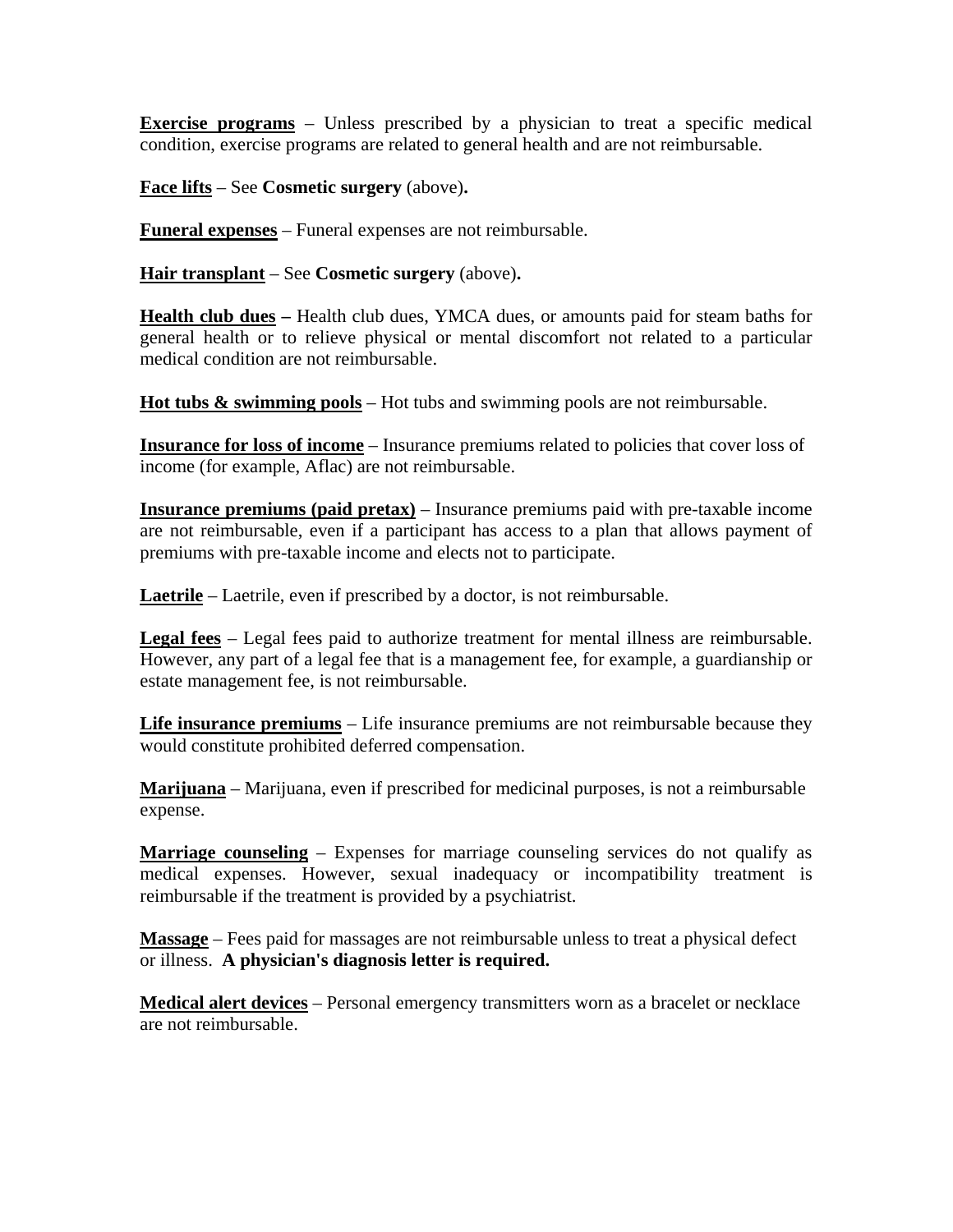**Medicare Part A** – The tax paid for Medicare Part A is not reimbursable.

**Naturopathy –** See **Alternative Providers** (above)**.**

**Orthodontia** – Except care for cosmetic purposes, expenses for orthodontic care are generally reimbursable.

**Personal use items** – Items that are ordinarily used for personal, living, and family purposes are not reimbursable unless they are used primarily to prevent or alleviate a physical or mental defect or illness. For example, the cost of a wig purchased at the advice of a physician for the mental health of a patient who has lost all of his or her hair from disease is reimbursable.

If an item purchased in a special form primarily to alleviate a physical defect is one that in normal form is ordinarily used for personal, living and family purposes, the cost of the special form in excess of the cost of the normal form is reimbursable (for example, [braille](http://www.cigna.com/our_plans/medical/fsa/fsa_health.html#Braillebooksandmagazines#Braillebooksandmagazines)  [books and magazines\)](http://www.cigna.com/our_plans/medical/fsa/fsa_health.html#Braillebooksandmagazines#Braillebooksandmagazines).

**<u>Scientology "audits"</u>** – Amounts paid to the Church of Scientology for "audits" do not qualify as expenses for medical care.

**Teeth guards** – The devices, prescribed to treat teeth grinding of teeth while sleeping are reimbursable. Guards designed for sports use are not reimbursable. **A physician's diagnosis letter is required.** 

**Teeth whitening** – These expenses are cosmetic and are not reimbursable.

**Vision care** – Optometric services and medical expenses for eyeglasses and contact lenses needed for medical reasons are reimbursable. Eye exams and expenses for contact lens solutions are also reimbursable. However, premiums for contact lens replacement insurance are not reimbursable.

**Vitamins** – Daily multivitamins taken for general well-being are not reimbursable. Vitamins taken to treat a specific medical condition are reimbursable, prenatal vitamins, over-the-counter or obtained by prescription. **A physician's diagnosis letter is required.** 

**Weight loss programs, treatments and prescriptions** – The cost of weight loss programs, treatments and prescriptions for general health are not reimbursable even if a doctor prescribes them. However, if the program, treatment or prescription is prescribed by a physician to treat a medical illness (e.g., heart disease), the expense is reimbursable. **A physician's diagnosis letter is required.**